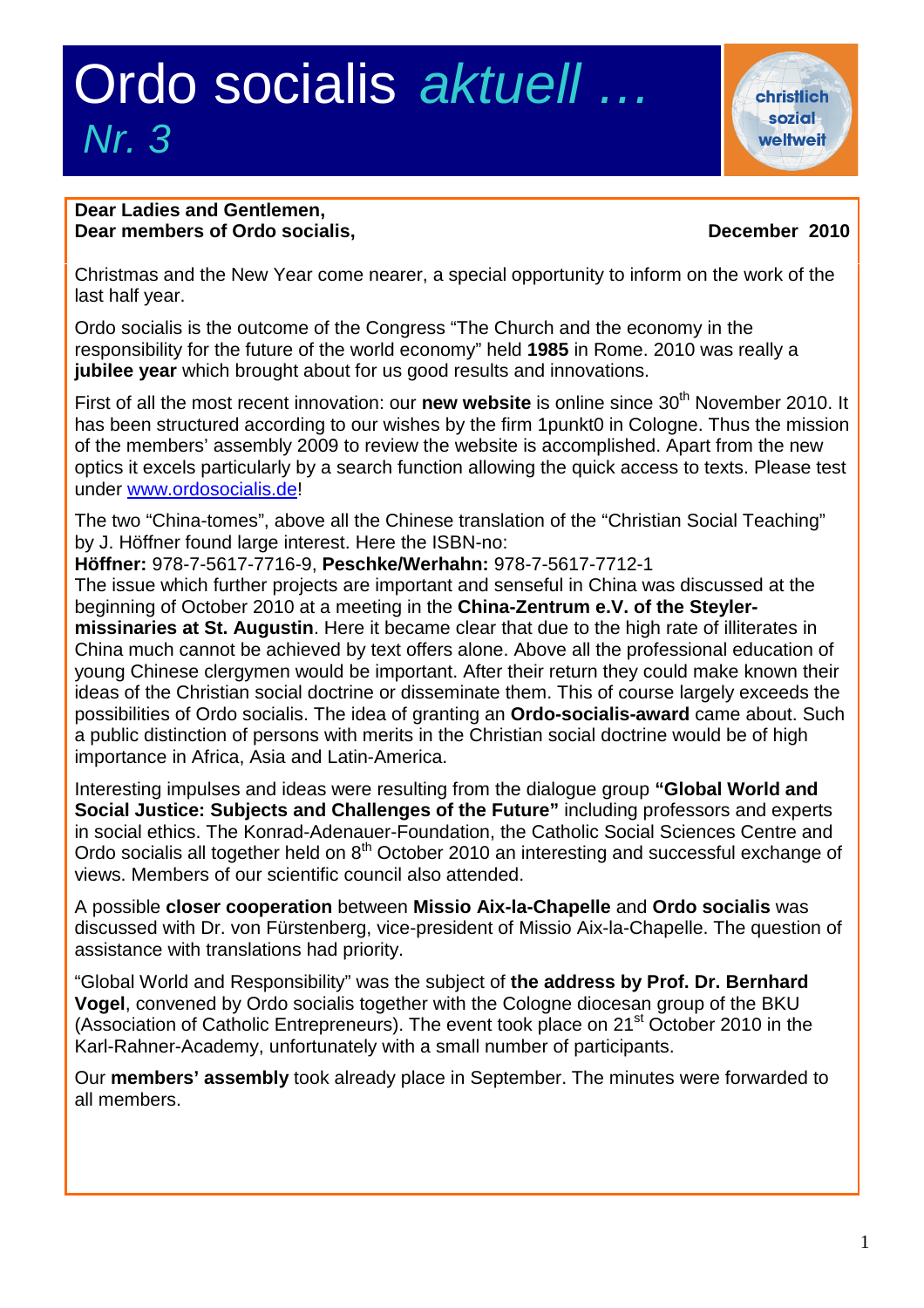## **Website:**

### **Our website has been completed this year by the following new texts:**

#### **Prof. Dr. Michael Bordt S.J.:**

Zu viel Pathos, zu wenig Moral - Es fehlt eine breite öffentliche Diskussion über die ethischen Aspekte der Euro-Finanz- und Wirtschaftskrise

#### **Joseph Cardinal Höffner:**

- Doctrina Social Cristiana (Christliche Gesellschaftslehre – Spanish)

#### **Prof. Dr. Ursula Nothelle-Wildfeuer:**

- Markt und Moral? Impulse der katholischen Soziallehre und evangelischen Sozialethik zur Fortentwicklung der Sozialen Marktwirtschaft (Vortrag beim PKW-Arbeitskreis Düsseldorf) - Marché et morale? Impulsions de la doctrine sociale catholique et de l'éthique évangélique pour le progrès de l'économie de marché sociale (Discours près le groupe d'études "Politique, Eglise, Economie" Düsseldorf)

- The anthropological and the ethical focus of the globalization – The fundamental statements of the Social Encyclical Pope Benedict XVI. *Caritas in veritate*

- Le Foyer anthropologique et Ethique de la Mondialisation

Les Déclarations Fondamentales de l'Encyclique Sociale du Pape Benoît XVI *Caritas in Veritate*

#### **Reinhard Cardinal Marx:**

- Auf dem Weg aus der Krise - Die Katholische Soziallehre als Kompass Gastbeitrag für: "Die Ordnung der Wirtschaft", FAZ, Erscheinungsdatum: 18-12-2009

#### **Prof. Dr. Anton Rauscher:**

-La Doctrine Sociale Catholique et son importance pour notre ordre social et ses défis actuels (Rapport à l'occasion de la commémoration annuelle de Joseph Cardinal Höffner le 19 Octobre 2008 à Cologne)

#### **Prof. em Dr. Lothar Roos:**

- Unternehmerisches Handeln gemäß der Enzyklika "Caritas in veritate" (Grüne Seite BKU-Journal Sept.09)

- Les Activités d'Entrepreneur en la Lumière de l'Encyclique "Caritas in veritate"

#### **Prof. Dr. Herbert Schambeck :**

- Is the Global Authority a Feasible Solution

- Les droits de l'homme en la doctrine de L'Eglise catholique

#### **Prof. Dr. Alfred Schüller:**

- Globalisierung als Ordnungsaufgabe - Die Sicht des Ordnungsökonomen

- Krisenprävention als Ordnungspolitische Aufgabe

#### **Prof. Dr. Hans-Werner Sinn:**

- Lessons from the Crisis

#### **Prof. Dr. Franz Josef Stegmann:**

- Social Market Economy and Morality - Contradictory or Complementary?

#### **Dr. Johannes von Thadden:**

- Internationale Soziale Marktwirtschaft - Perspektiven für einen globalen Ordnungsrahmen

- Globalisierung der Weltwirtschaft - Eine Thesenreihe

#### **Prof. Dr. Hans Tietmeyer:**

- Welche Art von Regulierung - Plenarsitzung der Päpstlichen Akademie der Sozialwissenschaften (PASS) 03-05-2010

- What kind of regulation - Plenary Session of the pontifical academy for Social Sciences (PASS)

#### **The following texts are envisaged or in work for the website:**

- English translations of German contributions by **Prof. Dr. U. Nothelle-Wildfeuer**, **Prof. Dr. A. Rauscher und Prof. Dr. H. Schambeck**

- **Margaret S. Archer:** The current Crisis

- **Cardinal Josef Höffner:** Christian Social Teaching – French (The French translation by Prof. Dr.